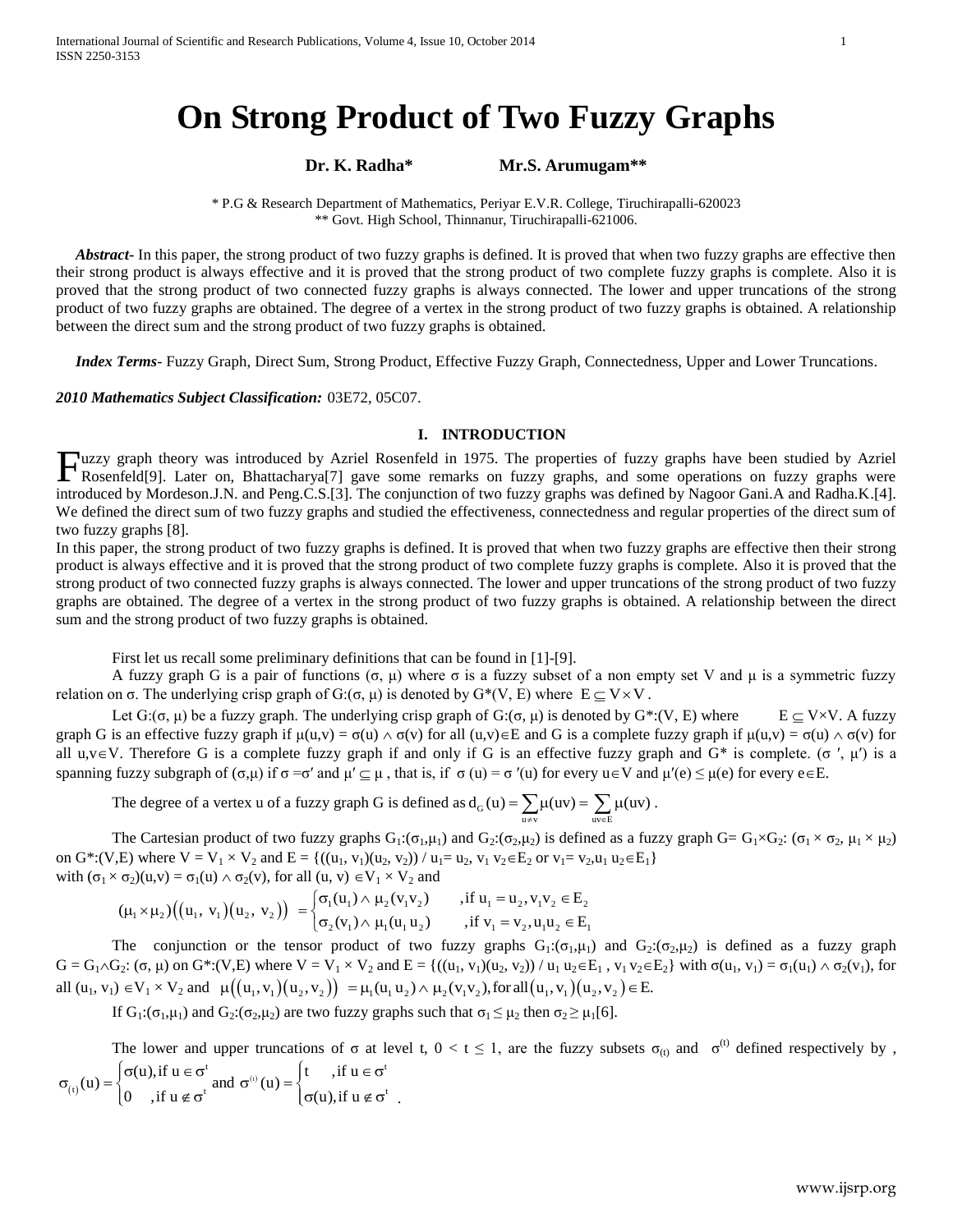International Journal of Scientific and Research Publications 2 ISSN 2250-3153

Let G:( $\sigma, \mu$ ) be a fuzzy graph with underlying crisp graph G\*:(V,E). Take V<sub>(t)</sub> =  $\sigma^t$ , E<sub>(t)</sub> =  $\mu^t$ . Then G<sub>(t)</sub>:( $\sigma_{(t)}, \mu_{(t)}$ ) is a fuzzy graph with underlying crisp graph  $G_{(t)}^*:(V_{(t)}, E_{(t)})$ . This is called the lower truncation of the fuzzy graph G at level t. Here  $V_{(t)}$  and  $E_{(t)}$ may be proper subsets of V and E respectively. Take  $V^{(t)} = V$ ,  $E^{(t)} = E$ . Then  $G^{(t)} \cdot (\sigma^{(t)}, \mu^{(t)})$  is a fuzzy graph with underlying crisp graph  $G^{(t)}*: (V^{(t)}, E^{(t)})$ . This is called the upper truncation of the fuzzy graph G at level t[5].

Let  $G_1: (\sigma_1, \mu_1)$  and  $G_2: (\sigma_2, \mu_2)$  denote two fuzzy graphs with underlying crisp graphs  $G_1^*: (V_1, E_1)$  and  $G_2^*: (V_2, E_2)$  respectively.

Define  $G: (\sigma, \mu)$  by

Let 
$$
V = V_1 \wedge V_2
$$
 and let  $E = \{uv / u, v \in V; uv \in E_1 \text{ or } uv \in E_2 \text{ but not both }\}.$   
\nDefine  $G: (\sigma, \mu)$  by  
\n
$$
\sigma(u) = \begin{cases}\n\sigma_1(u) & , \text{if } u \in V_1 - V_2 \\
\sigma_2(u) & , \text{if } u \in V_2 - V_1 \text{ and } \mu(uv) = \begin{cases}\n\mu_1(uv), \text{if } uv \in E_1 \\
\mu_2(uv), \text{if } uv \in E_2\n\end{cases}
$$

Then if  $uv \in E_1$ ,  $\mu(uv) = \mu_1(uv) \leq \sigma_1(u) \wedge \sigma_1(v) \leq \sigma(u) \wedge \sigma(v)$ , if  $uv \in E_2$ ,  $\mu(uv) = \mu_2(uv) \leq \sigma_2(u) \wedge \sigma_2(v) \leq \sigma(u) \wedge \sigma(v)$ . Therefore  $(\sigma, \mu)$ defines a fuzzy graph. This is called the direct sum of two fuzzy graphs.

#### **II STRONG PRODUCT**

# **Definition 2.1**

Let  $G_1: (\sigma_1,\mu_1)$  and  $G_2: (\sigma_2,\mu_2)$  denote two fuzzy graphs with underlying crisp graphs  $G_1^*: (V_1,E_1)$  and  $G_2^*: (V_2,E_2)$  respectively. The normal product of  $G_1^*$  and  $G_2^*$  is  $G^* = G_1^* \circ G_2^*$ : (V, E) where  $V = V_1 \times V_2$  and  $E = \{(u_1, v_1)(u_2, v_2) / u_1 = u_2, v_1, v_2 \in E_2 \text{ or } v_1 \in E_2\}$ 

$$
v_1 = v_2, u_1 \ u_2 \in E_1 \text{ or } u_1 \ u_2 \in E_1 \text{ and } v_1 \ v_2 \in E_2 \}.
$$
  
\nDefine  $G: (\sigma, \mu)$ , where  $\sigma = \sigma_1 \circ \sigma_2$  and  $\mu = \mu_1 \circ \mu_2$  by  
\n
$$
\sigma(u_1, v_1) = \sigma_1(u_1) \land \sigma_2(v_1), \text{ for all } (u_1, v_1) \in V_1 \times V_2 \text{ and}
$$
  
\n
$$
\mu((u_1, v_1)(u_2, v_2)) = \begin{cases} \sigma_1(u_1) \land \mu_2(v_1v_2) & \text{, if } u_1 = u_2, v_1v_2 \in E_2 \\ \sigma_2(v_1) \land \mu_1(u_1u_2) & \text{, if } v_1 = v_2, u_1u_2 \in E_1 \\ \mu_1(u_1u_2) \land \mu_2(v_1v_2) & \text{, if } u_1u_2 \in E_1, v_1v_2 \in E_2 \end{cases}
$$
  
\nIf  $u_1 = u_2, v_1 v_2 \in E_2, \sigma_1(u_1) \land \mu_2(v_1 v_2) = \sigma_1(u_1) \land \sigma_1(u_2) \land \mu_2(v_1 v_2) \le \sigma_1(u_1) \land \sigma_1(u_2) \land \sigma_2(v_1) \land \sigma_2(v_2) = \sigma(u_1, v_1) \land \sigma(u_2, v_2)$   
\nSimilarly if  $v_1 = v_2, u_1 u_2 \in E_1, \sigma_2(v_1) \land \mu_1(u_1 u_2) \le \sigma(u_1, v_1) \land \sigma(u_2, v_2)$ 

If  $u_1 u_2 \in E_1$  and  $v_1 v_2 \in E_2$ ,  $\mu_1(u_1 u_2) \wedge \mu_2(v_1 v_2) \leq \sigma_1(u_1) \wedge \sigma_1(u_2) \wedge \sigma_2(v_1) \wedge \sigma_2(v_2) = \sigma(u_1, v_1) \wedge \sigma(u_2, v_2)$ 

Hence  $\mu((u_1, v_1)(u_2, v_2)) \leq \sigma(u_1, v_1) \wedge \sigma(u_2, v_2)$ . Therefore G:( $\sigma, \mu$ ) is a fuzzy graph. This is called the normal product or the strong product of the fuzzy graphs  $G_1$  and  $G_2$  and is denoted by  $G_1 \circ G_2$ .

# **Example 2.2**

The following Figure1 gives an example of the strong product of two fuzzy graphs.



Figure 1: The strong product  $G_1 \circ G_2$  of  $G_1$  and  $G_2$ 

# **Theorem 2.3:**

If G<sub>1</sub> and G<sub>2</sub> are two effective fuzzy graphs, then  $G_1 \circ G_2$  is an effective fuzzy graph.

# **Proof:**

Let  $G_1$  and  $G_2$  be effective fuzzy graphs.

Then  $\mu_1(u_1u_2) = \sigma_1(u_1) \wedge \sigma_1(u_2)$  for any  $u_1u_2 \in E_1$  and  $\mu_2(v_1v_2) = \sigma_2(v_1) \wedge \sigma_2(v_2)$  for any  $v_1v_2 \in E_2$ . Therefore proceeding as in the definition,

If  $u_1 = u_2$ ,  $v_1v_2 \in E_2$ ,  $\mu((u_1, v_1)(u_2, v_2)) = \sigma_1(u_1) \wedge \mu_2(v_1v_2) = \sigma_1(u_1) \wedge \sigma_1(u_2) \wedge \sigma_2(v_1) \wedge \sigma_2(v_2) = (\sigma_1(u_1) \wedge \sigma_1(u_2)) \wedge (\sigma_2(v_1) \wedge \sigma_2(v_2))$ =  $\sigma(u_1, v_1) \wedge \sigma(u_2, v_2)$ . Similarly,

If  $v_1 = v_2$ ,  $u_1u_2 \in E_1$ ,  $\mu((u_1, v_1)(u_2, v_2)) = \sigma(u_1, v_1) \wedge \sigma(u_2, v_2)$ 

If  $u_1u_2 \in E_1$  and  $v_1v_2 \in E_2$ ,  $\mu((u_1, v_1)(u_2, v_2)) = \sigma(u_1, v_1) \wedge \sigma(u_2, v_2)$ .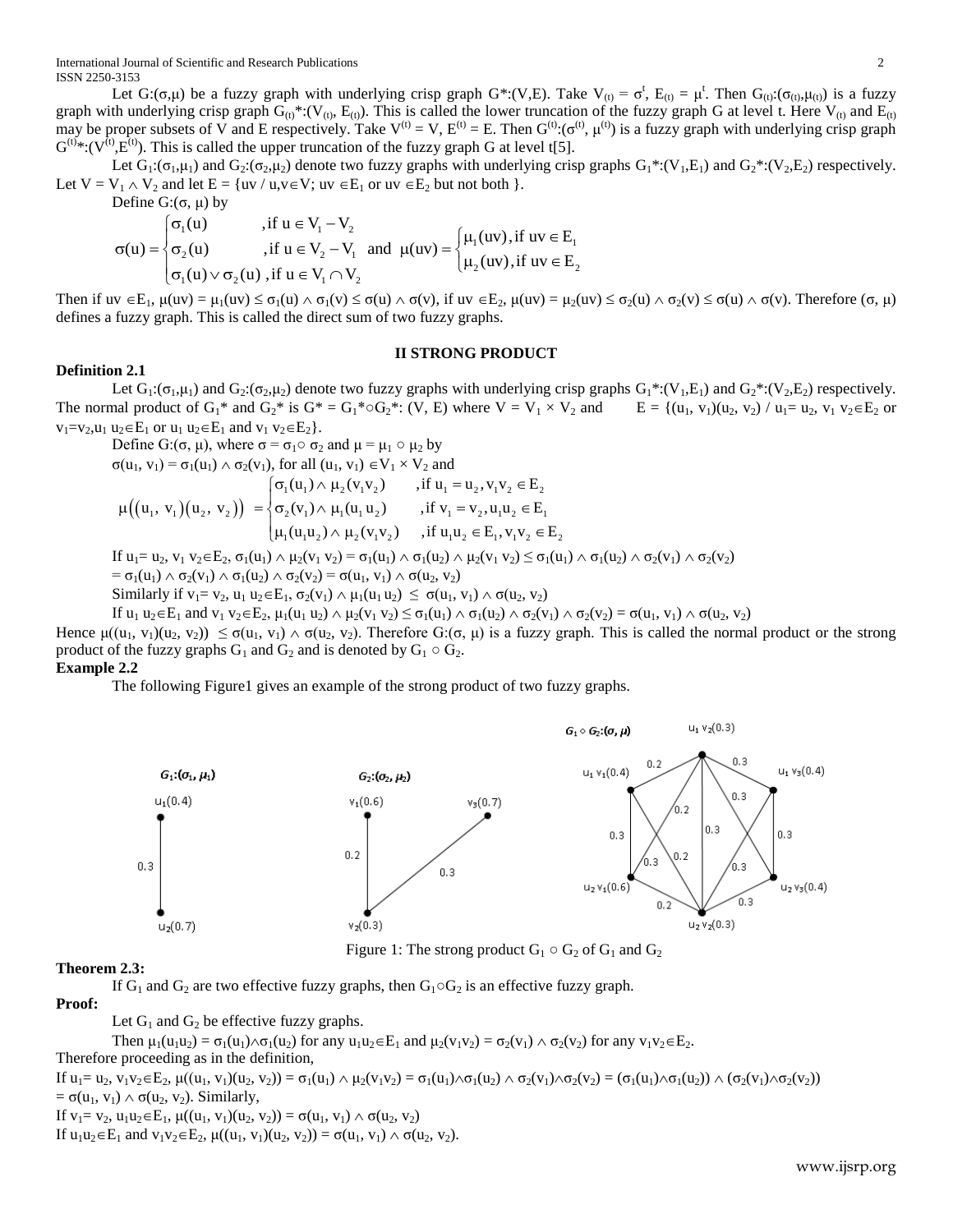# **Theorem 2.4:**

If  $G_1$  and  $G_2$  are two complete fuzzy graphs, then  $G_1 \circ G_2$  is a complete fuzzy graph.

# **Proof:**

Let  $G_1$  and  $G_2$  be complete fuzzy graphs. Then  $G_1$  and  $G_2$  are effective fuzzy graphs and  $G_1^*$  and  $G_2^*$  are complete graphs. Therefore  $G_1 \circ G_2$  is an effective fuzzy graph by Theorem 2.2 and  $G_1^* \circ G_2^*$  is a complete graph. Hence  $G_1 \circ G_2$  is a complete fuzzy graph.

#### **Example 2.5:**

The following Figure 2 gives an example of the strong product of two effective fuzzy graphs.



Figure 2: The strong product  $G_1 \circ G_2$  of two effective fuzzy graphs  $G_1$  and  $G_2$ 

#### **Example 2.6:**

The following Figure 3 gives an example of the strong product of two complete fuzzy graphs.



Figure 3: The strong product  $G_1 \circ G_2$  of two complete fuzzy graphs  $G_1$  and  $G_2$ 

# **Theorem 2.7:**

The strong product of two connected fuzzy graphs is always a connected fuzzy graph.

# **Proof:**

Let  $G_1: (\sigma_1,\mu_1)$  and  $G_2: (\sigma_2,\mu_2)$  be two connected fuzzy graphs with underlying crisp graphs  $G_1^*: (V_1,E_1)$  and  $G_2^*: (V_2,E_2)$ respectively.

Let  $V_1 = \{u_1, u_2, \ldots, u_m\}$  and  $V_2 = \{v_1, v_2, \ldots, v_n\}.$ 

The strong product of two connected fuzzy graphs  $G_1: (\sigma_1, \mu_1)$  and  $G_2: (\sigma_2, \mu_2)$  can be taken as  $G: (\sigma, \mu)$  where  $\sigma = \sigma_1 \circ \sigma_2$  and  $\mu = \mu_1 \circ \mu_2$ .

Now consider the 'm' sub graphs of G with the vertex sets  $\{u_i v_1, u_i v_2, \ldots, u_i v_n\}$  for  $i=1,2,\ldots, m$ .

Each of these sub graphs of G is connected since the  $u_i$ 's are the same and since  $G_2$  is connected, each  $v_i$  is adjacent to at least one of the vertices in  $V_2$ .

Also since  $G_1$  is connected, each  $u_i$  is adjacent to at least one of the vertices in  $V_1$ .

Therefore there exists at least one edge between any pair of the above "m" sub graphs. Hence G is a connected fuzzy graph.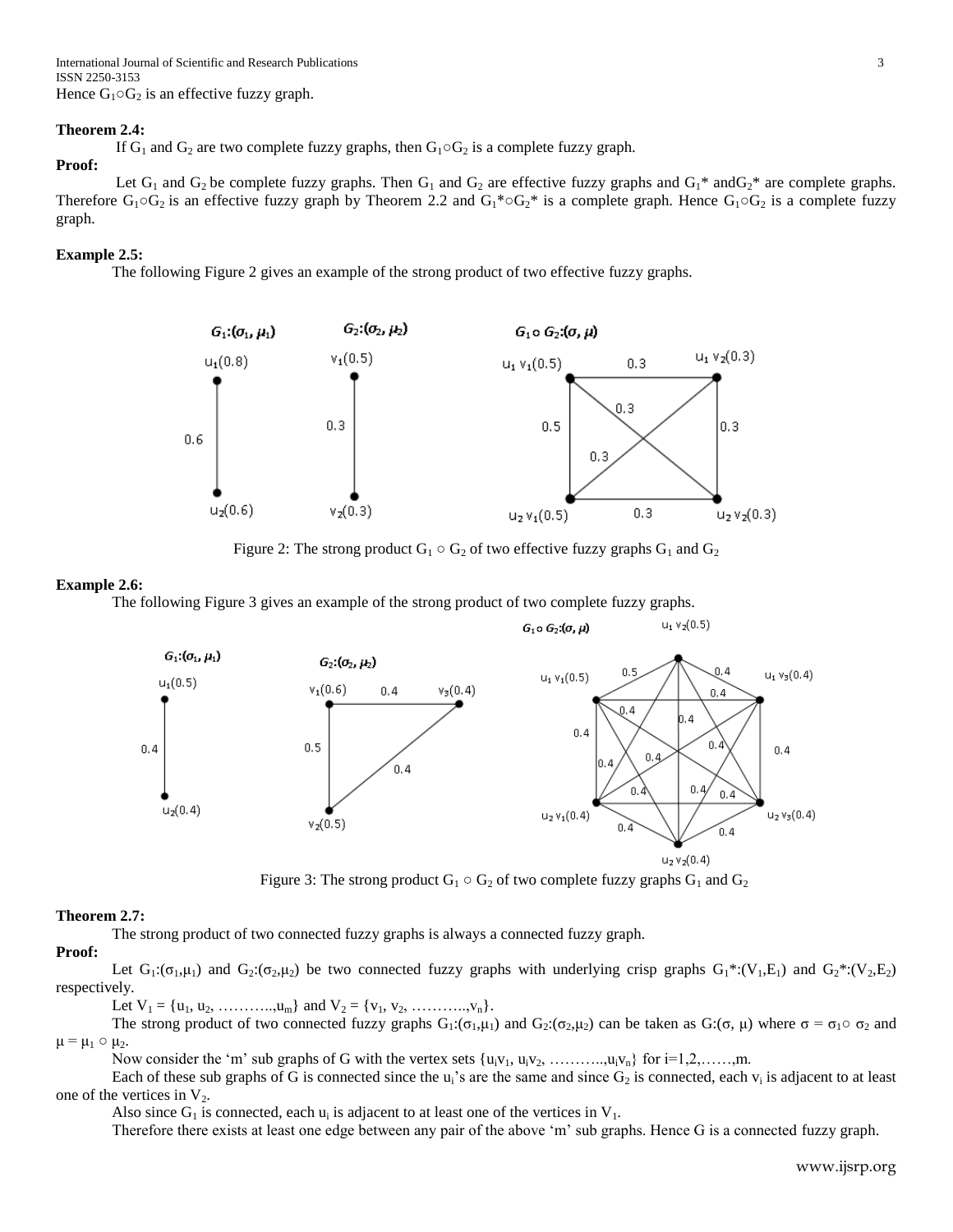# **III TRUNCATIONS OF THE STRONG PRODUCT OF TWO FUZZY GRAPHS**

**Theorem 3.1:**  $(G_1 \circ G_2)_{(t)} = G_{1(t)} \circ G_{2(t)}$  and  $(G_1 \circ G_2)^{(t)} = G_1^{(t)} \circ G_2^{(t)}$ .<br> **Proof:**<br>
We have  $(G_1 \circ G_2)$   $(U, V) = \begin{cases} (\sigma_1 \circ \sigma_2)(U, V) & , \text{if } (\sigma_1 \circ \sigma_2)(U, V) \geq t \end{cases}$ **Proof:** 

We have 
$$
(\sigma_1 \circ \sigma_2)_{(t)}(u, v) = \begin{cases} (\sigma_1 \circ \sigma_2)(u, v) & \text{, if } (\sigma_1 \circ \sigma_2)(u, v) \ge t \\ 0 & \text{, if } (\sigma_1 \circ \sigma_2)(u, v) < t \end{cases}
$$

Now (σ<sub>1(t)</sub> ○ σ<sub>2(t)</sub>) (u,v) = σ<sub>1(t)</sub>(u) ∧ σ<sub>2(t)</sub>(v)

If  $(\sigma_1 \circ \sigma_2)(u, v) \ge t$ , then  $\sigma_1(u) \land \sigma_2(v) \ge t \Rightarrow \sigma_1(u) \ge t$  and  $\sigma_2(v) \ge t \Rightarrow \sigma_1(0, u) = \sigma_1(u)$ ,  $\sigma_2(0, v) = \sigma_2(v)$  $\Rightarrow \sigma_{1(t)}(u) \wedge \sigma_{2(t)}(v) = \sigma_1(u) \wedge \sigma_2(v) = (\sigma_1 \circ \sigma_2)(u, v).$ 

If  $(\sigma_1 \circ \sigma_2)(u, v) < t$ , then  $\sigma_1(u) \wedge \sigma_2(v) < t \Rightarrow$  either  $\sigma_1(u) < t$ ,  $\sigma_2(v) \ge t$  or  $\sigma_1(u) \ge t$ ,  $\sigma_2(v) < t$  or  $\sigma_1(u) < t$ ,  $\sigma_2(v) < t$  $\Rightarrow \sigma_{1(t)}(u) = 0, \sigma_{2(t)}(v) = \sigma_2(v)$  or  $\sigma_{1(t)}(u) = \sigma_1(u), \sigma_{2(t)}(v) = 0$  or  $\sigma_{1(t)}(u) = 0, \sigma_{2(t)}(v) = 0$ <br>  $\Rightarrow \sigma_{1(t)}(u) \wedge \sigma_{2(t)}(v) = 0.$ <br>  $\Rightarrow (\sigma_{1(t)} \circ \sigma_{2(t)}) (u, v) = \sigma_{1(t)}(u) \wedge \sigma_{2(t)}(v) = \begin{cases} (\sigma_1 \circ \sigma_2)(u, v), \text{ if } (\sigma_1 \circ \sigma_2)(u, v) \ge t \\ ($  $\Rightarrow$   $\sigma_{1(t)}(u) \wedge \sigma_{2(t)}(v) = 0.$ 1),  $\sigma_{2(t)}(v) = 0$  or  $\sigma_{1(t)}(u) = 0$ ,  $\sigma_{2(t)}(v) = 0$ <br>  $\int (\sigma_1 \circ \sigma_2)(u, v)$ , if  $(\sigma_1 \circ \sigma_2)(u, v) \ge t$  $\sigma_{1(t)}(u) = 0$ ,  $\sigma_{2(t)}(v) = \sigma_2(v)$  or  $\sigma_{1(t)}(u) = \sigma_1(u)$ ,  $\sigma_{2(t)}(v) = 0$  or  $\sigma_{1(t)}(u) = 0$ ,  $\sigma_{2(t)}(v)$ <br>  $\sigma_{1(t)}(u) \wedge \sigma_{2(t)}(v) = 0$ .<br>  $\sigma_{1(t)} \circ \sigma_{2(t)}(u, v) = \sigma_{1(t)}(u) \wedge \sigma_{2(t)}(v) = \begin{cases} (\sigma_1 \circ \sigma_2)(u, v) , \text{if } (\sigma_1 \circ \sigma_2)(u, v) \\ 0$ 

$$
\Rightarrow \sigma_{1(t)}(u) = 0, \sigma_{2(t)}(v) = 0. \Rightarrow \sigma_{1(t)}(u) \wedge \sigma_{2(t)}(v) = 0.
$$
\nTherefore\n
$$
\begin{aligned}\n(\sigma_{1(t)} \circ \sigma_{2(t)})(u, v) &= \sigma_{1(t)}(u) \wedge \sigma_{2(t)}(v) = 0. \\
\sigma_{1(t)} \circ \sigma_{2(t)}(u, v) &= \sigma_{1(t)}(u) \wedge \sigma_{2(t)}(v) = \begin{cases}\n(\sigma_1 \circ \sigma_2)(u, v), & \text{if } (\sigma_1 \circ \sigma_2)(u, v) > t \\
0, & \text{if } (\sigma_1 \circ \sigma_2)(u, v) < t\n\end{cases}\n\end{aligned}
$$

Hence 
$$
(\sigma_1 \circ \sigma_2)_{(0)}(u, v) = (\sigma_{1(t)} \circ \sigma_{2(t)}) (u, v)
$$
 for every  $(u, v) \in V_1 \times V_2$ .  
\nNow  $(\mu_1 \circ \mu_2)_{(t)}((u_1, v_1)(u_2, v_2)) =\begin{cases} (\mu_1 \circ \mu_2)((u_1, v_1)(u_2, v_2)) & \text{if } (\mu_1 \circ \mu_2)((u_1, v_1)(u_2, v_2)) \in V_1 \text{ if } (\mu_1 \circ \mu_2)((u_1, v_1)(u_2, v_2)) \in V_1 \text{ if } (\mu_1 \circ \mu_2)((u_1, v_1)(u_2, v_2)) < t \end{cases}$ 

If  $(\sigma_1 \circ \sigma_2)(u, v) \ge t$ , then  $\sigma_1(u_1) \wedge \mu_2(v_1v_2) \ge t$  or  $\sigma_2(v_1) \wedge \mu_1(u_1u_2) \ge t$  or  $\mu_1(u_1u_2) \wedge \mu_2(v_1v_2) \ge t$ <br>Proceeding as above, we can show that<br> $\sigma_1(u_1) \circ \mu_2(v_1, v_2)$ , if  $\sigma_1(u_1) \circ \mu_2(v_1, v_2) \ge t$ Proceeding as above, we can show that

Proceeding as above, we can show that  
\n
$$
\left(\mu_{1(t)} \circ \mu_{2(t)}\right) \left((u_1, v_1)(u_2, v_2)\right) = \begin{cases}\n\sigma_1(u_1) \circ \mu_2(v_1, v_2) & , \text{if } \sigma_1(u_1) \circ \mu_2(v_1, v_2) \ge t \\
\sigma_2(u_1) \circ \mu_1(u_1, u_2) & , \text{if } \sigma_2(v_1) \circ \mu_1(u_1, u_2) \ge t \\
\mu_1(u_1, u_2) \land \mu_2(v_1, v_2) & , \text{if } \mu_1(u_1, u_2) \land \mu_2(v_1, v_2) \ge t \\
0 & , \text{if } \mu_1(u_1, u_2) \land \mu_2(v_1, v_2) & < t\n\end{cases}
$$
\n
$$
= \begin{cases}\n(\mu_1 \circ \mu_2) \left((u_1, v_1)(u_2, v_2)\right), \text{if } (\mu_1 \circ \mu_2) \left((u_1, v_1)(u_2, v_2)\right) \ge t \\
0 & , \text{if } (\mu_1 \circ \mu_2) \left((u_1, v_1)(u_2, v_2)\right) & < t\n\end{cases}
$$

Therefore  $(\mu_1 \circ \mu_2)_{(t)}((u_1, v_1)(u_2, v_2)) = (\mu_{1(t)} \circ \mu_{2(t)})((u_1, v_1)(u_2, v_2))$  for every edge  $(u_1, v_1)(u_2, v_2)$  in  $G_1 \circ G_2$ . Hence  $(G_1 \circ G_2)_{(t)} = G_{1(t)} \circ G_{2(t)}$ . Proceeding in the same way, we can show that  $(G_1 \circ G_2)^{(t)} = G_1^{(t)} \circ G_2^{(t)}$ .

# **IV. DEGREE OF A VERTEX IN THE STRONG PRODUCT OF TWO FUZZY GRAPHS**

Proceeding in the same way, we can show that  $(G_1 \circ G_2)^{(t)} = G_1^{(t)} \circ G_2^{(t)}$ .<br> **IV. DEGREE OF A VERTEX IN THE STRONG PRODUCT OF TWO FUZZY GRAPHS**<br>
The degree of any vertex in the strong product  $G_1 \circ G_2$  of two fuzzy gra . This expression can be

simplified using the terms of the degrees of vertices in  $G_1$  and  $G_2$  with some constraints.

#### **Theorem 4.1:**

If  $G_1:(\sigma_1,\mu_1)$  and  $G_2:(\sigma_2,\mu_2)$  are two fuzzy graphs such that  $\sigma_1 \geq \mu_2$  and  $\sigma_2 \geq \mu_1$  and  $\mu_1 \wedge \mu_2 = c$  (a constant), then the degree of a vertex in the strong product of the two fuzzy graphs  $G_1: (\sigma_1, \mu_1)$  and  $G_2: (\sigma_2, \mu_2)$  is given by,<br>d<sub>G<sub>1</sub>°G<sub>2</sub></sub>(u<sub>i</sub>, v<sub>j</sub>) = d<sub>G<sub>2</sub></sub>(v<sub>j</sub>) + d<sub>G<sub>1</sub></sub>(u<sub>i</sub>) + [d<sub>G<sub>1</sub><sup>\*</sup></sup>(u<sub>i</sub>) d<sub>G<sub>2</sub><sup>\*</sup></sub>(v<sub>j</sub>)]c.</sub> vertex in the strong product of the<br>  $d_{G_1 G_2}(u_i, v_j) = d_{G_2}(v_j) + d_{G_1}(u_i) + [d_{G_1^*}(u_i) d_{G_2^*}(v_j)]c.$ 

#### **Proof:**

Let  $G_1:(\sigma_1,\mu_1)$  and  $G_2:(\sigma_2,\mu_2)$  be two fuzzy graphs with underlying crisp graphs  $G_1^*:(V_1,E_1)$  and  $G_2^*: (V_2,E_2)$  respectively. Suppose that  $\sigma_1 \ge \mu_2$  and  $\sigma_2 \ge \mu_1$  and  $\mu_1 \wedge \mu_2 = c$  (a constant), then  $\sigma_1 \ge \mu_2 \Rightarrow \sigma_1 \wedge \mu_2 = \mu_2$  and  $\sigma_2 \ge \mu_1 \Rightarrow \sigma_2 \wedge \mu_1 = \mu_1$  $G_1:(\sigma_1,\mu_1)$  and  $G_2:(\sigma_2,\mu_2)$  be two fuzzy graphs with underlying crisp graphs  $G_1^*:(V_1,E_1)$  and  $G_2^*(V_2,E_1)$ <br>
ose that  $\sigma_1 \geq \mu_2$  and  $\sigma_2 \geq \mu_1$  and  $\mu_1 \wedge \mu_2 = c$  (a constant), then<br>  $\mu_2 \Rightarrow \sigma_1 \wedge \mu_2 =$ 

$$
\sigma_1 \geq \mu_2 \Rightarrow \sigma_1 \land \mu_2 = \mu_2 \text{ and } \sigma_2 \geq \mu_1 \Rightarrow \sigma_2 \land \mu_1 = \mu
$$

Suppose that 
$$
\sigma_1 \ge \mu_2
$$
 and  $\sigma_2 \ge \mu_1$  and  $\mu_1 \wedge \mu_2 = c$  (a constant), then  
\n
$$
\sigma_1 \ge \mu_2 \Rightarrow \sigma_1 \wedge \mu_2 = \mu_2
$$
 and  $\sigma_2 \ge \mu_1 \Rightarrow \sigma_2 \wedge \mu_1 = \mu_1$   
\nNow,  
\n
$$
d_{G_1 \circ G_2}(u_i, v_j) = \sum_{u_i = u_k, v_j v_\ell \in E_2} \sigma_1(u_i) \wedge \mu_2(v_j v_\ell) + \sum_{u_i u_k \in E_1, v_j = v_\ell} \mu_1(u_i u_k) \wedge \sigma_2(v_j) + \sum_{u_i u_k \in E_1, v_j v_\ell \in E_2} \mu_1(u_i u_k) \wedge \mu_2(v_j v_\ell).
$$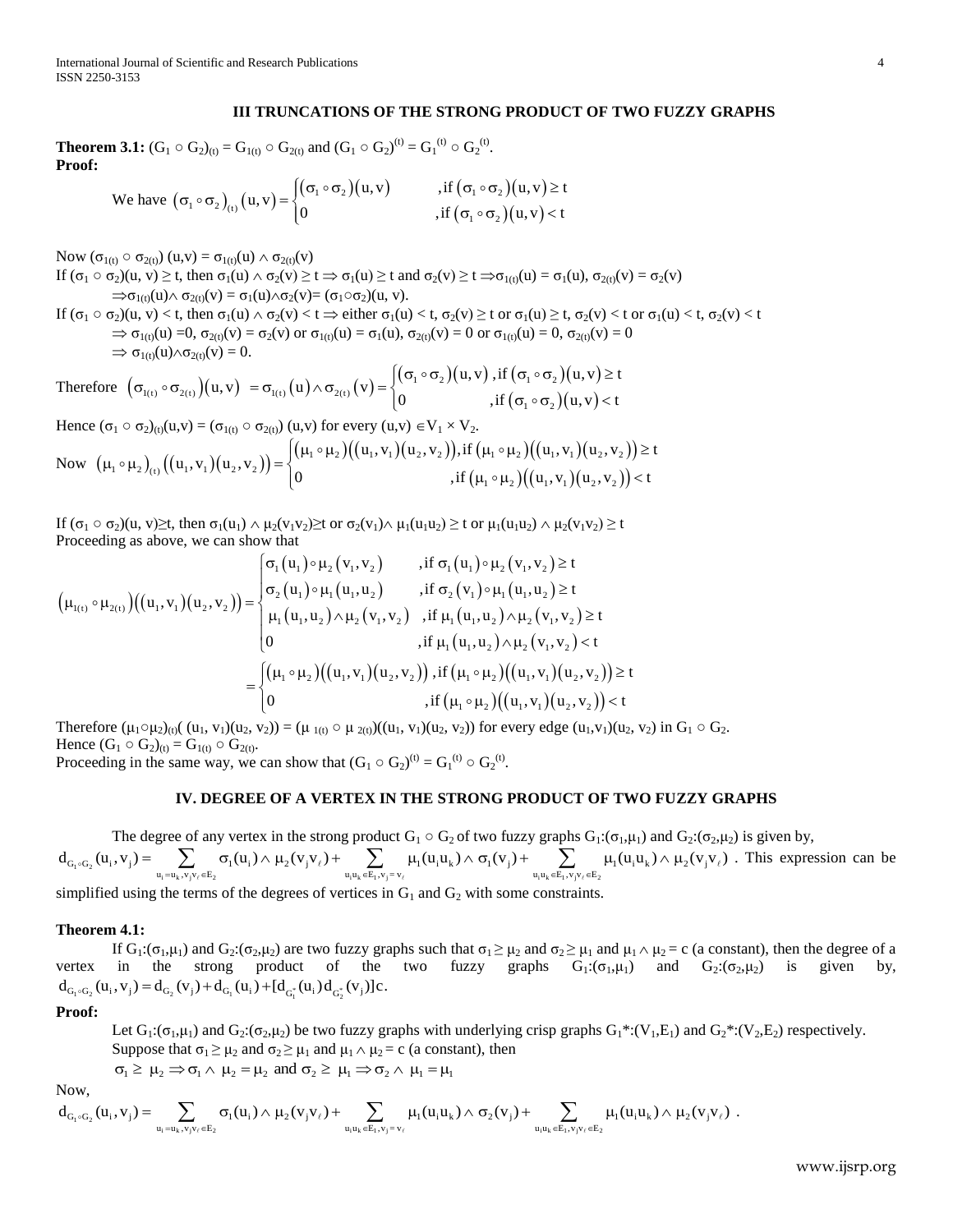ISSN 2250-3153

International Journal of Scientific and Research Publications  
\nISSN 2250-3153  
\n
$$
d_{G_1 \circ G_2}(u_i, v_j) = \sum_{u_i = u_k, v_j v_\ell \in E_2} \mu_2(v_j v_\ell) + \sum_{u_i u_k \in E_1, v_j = v_\ell} \mu_1(u_i u_k) + \sum_{u_i u_k \in E_1, v_j v_\ell \in E_2} c
$$
\n
$$
= d_{G_2}(v_j) + d_{G_1}(u_i) + [d_{G_1^*}(u_i) d_{G_2^*}(v_j)]c.
$$

# **Theorem 4.2:**

If  $G_1:(\sigma_1,\mu_1)$  and  $G_2:(\sigma_2,\mu_2)$  are two fuzzy graphs such that  $\sigma_1 \geq \mu_2$  and  $\sigma_2 \geq \mu_1$  and  $\mu_1 \vee \mu_2 = C$  (a constant), then the degree of a vertex in the strong product of the two fuzzy graphs  $G_1: (\sigma_1, \mu_1)$  and  $G_2: (\sigma_2, \mu_2)$  is given by, The set of the two fuzzy graphs such that σ<sub>1</sub> ≥ μ<sub>2</sub> and c<sub>1</sub>:(σ<sub>1</sub>,μ<sub>1</sub>) and G<sub>2</sub>:(σ<sub>2</sub>,μ<sub>2</sub>) are two fuzzy graphs such that σ<sub>1</sub> ≥ μ<sub>2</sub> and vertex in the strong product of the two fuzzy graphs  $d_{G_1 \circ G_2}(u_i, v_j) = [1 + d$ 

# **Proof:**

Let  $G_1:(\sigma_1,\mu_1)$  and  $G_2:(\sigma_2,\mu_2)$  be two fuzzy graphs with underlying crisp graphs  $G_1^*:(V_1,E_1)$  and  $G_2^*: (V_2,E_2)$  respectively. Solution  $\mu_2 \Rightarrow \sigma_1 \wedge \mu_2 = \mu_2$  and  $\sigma_2 \ge \mu_1$  and  $\mu_1 \vee \mu_2 = C$  (a constant), then<br>  $\mu_2 \Rightarrow \sigma_1 \wedge \mu_2 = \mu_2$  and  $\sigma_2 \ge \mu_1 \Rightarrow \sigma_2 \wedge \mu_1 = \mu_1$ <br>  $= \sum_{u_i=u_k, v_i v_j \in E_2} \sigma_1(u_i) \wedge \mu_2(v_j v_\ell) + \sum_{u_i u_k \in E_1, v_i = v_\ell} \mu_1(u_i u_k$ 

Now,

Proof:  
\nLet 
$$
G_1: (\sigma_1, \mu_1)
$$
 and  $G_2: (\sigma_2, \mu_2)$  be two fuzzy graphs with underlying crisp graphs  $G_1^*: (V_1, E_1)$  and  $G_2^*: (V_2, E_2)$  re:  
\nSuppose that  $\sigma_1 \ge \mu_2$  and  $\sigma_2 \ge \mu_1$  and  $\mu_1 \vee \mu_2 = C$  (a constant), then  
\n
$$
\sigma_1 \ge \mu_2 \Rightarrow \sigma_1 \wedge \mu_2 = \mu_2
$$
 and  $\sigma_2 \ge \mu_1 \Rightarrow \sigma_2 \wedge \mu_1 = \mu_1$   
\nNow,  
\n
$$
d_{G_1 \circ G_2}(u_1, v_j) = \sum_{u_1 = u_k, v_j v_j \in E_2} \sigma_1(u_1) \wedge \mu_2(v_j v_\ell) + \sum_{u_1 u_k \in E_1, v_j = v_\ell} \mu_1(u_1 u_k) \wedge \sigma_2(v_j) + \sum_{u_1 u_k \in E_1, v_j v_\ell \in E_2} \mu_1(u_1 u_k) \wedge \mu_2(v_j v_\ell)
$$
\n
$$
= \sum_{u_1 = u_k, v_j v_\ell \in E_2} \mu_2(v_j v_\ell) + \sum_{u_1 u_k \in E_1, v_j = v_\ell} \mu_1(u_1 u_k) + \sum_{u_1 u_k \in E_1, v_j v_\ell \in E_2} [\mu_1(u_1 u_k) + \mu_2(v_j v_\ell) - \mu_1(u_1 u_k) \vee \mu_2(v_j v_\ell)]
$$
\n
$$
= d_{G_2}(v_j) + d_{G_1}(u_1) + \sum_{u_1 u_k \in E_1, v_j v_\ell \in E_2} \mu_1(u_1 u_k) + \sum_{u_1 u_k \in E_1, v_j v_\ell \in E_2} [\mu_2(v_j v_\ell) - \sum_{u_1 u_k \in E_1, v_j v_\ell \in E_2} [\mu_1(u_1 u_k) \vee \mu_2(v_j v_\ell)]
$$
\n
$$
= d_{G_2}(v_j) + d_{G_1}(u_1) + d_{G_2^*}(v_j) d_{G_1}(u_1) + d_{G_1^*}(u_1) d_{G_2}(v_j) - d_{G_
$$

#### **Theorem 4.3:**

If  $G_1:(\sigma_1,\mu_1)$  and  $G_2:(\sigma_2,\mu_2)$  are two fuzzy graphs such that  $\sigma_1 \leq \mu_2$  and  $\mu_1 \wedge \mu_2 = c$  (a constant), then the degree of a vertex in If  $G_1: (\sigma_1, \mu_1)$  and  $G_2: (\sigma_2, \mu_2)$  are two fuzzy graphs such that  $\sigma_1 \leq \mu_2$  and  $\mu_1 \wedge \mu_2 = \sigma_1$ <br>the strong product is given by,  $d_{G_1 \circ G_2}(u_i, v_j) = d_{G_2^*}(v_j) \sigma_1(u_i) + d_{G_1}(u_i) + [d_{G_1^*}(u_i) d_{G_2^*}(v_j)]c$ .

#### **Proof:**

Suppose that  $\sigma_1 \leq \mu_2$ . Then  $\sigma_2 \geq \mu_1$ . This implies that  $\sigma_1 \leq \sigma_2$ . Also  $\mu_1 \wedge \mu_2 = c$  (a constant).

Now,

**Proof:**  
\nLet 
$$
G_1: (\sigma_1, \mu_1)
$$
 and  $G_2: (\sigma_2, \mu_2)$  be two fuzzy graphs with underlying crisp graphs  $G_1^*: (V_1, E_1)$  and  $G_2^*: (V_2, E_2)$  respectively.  
\nSuppose that  $\sigma_1 \leq \mu_2$ . Then  $\sigma_2 \geq \mu_1$ . This implies that  $\sigma_1 \leq \sigma_2$ . Also  $\mu_1 \wedge \mu_2 = c$  (a constant).  
\nNow,  
\n
$$
d_{G_1 \circ G_2}(u_1, v_1) = \sum_{u_1 = u_k, v_j v_\ell \in E_2} \sigma_1(u_1) \wedge \mu_2(v_j v_\ell) + \sum_{u_i u_k \in E_1, v_j = v_\ell} \mu_1(u_i u_k) \wedge \sigma_2(v_j) + \sum_{u_i u_k \in E_1, v_j v_\ell \in E_2} \mu_1(u_i u_k) \wedge \mu_2(v_j v_\ell)
$$
\n
$$
= \sum_{u_i = u_k, v_j v_\ell \in E_2} \sigma_1(u_1) + \sum_{u_i u_k \in E_1, v_j = v_\ell} \mu_1(u_i u_k) + \sum_{u_i u_k \in E_1, v_j v_\ell \in E_2} \mu_1(u_i u_k) \wedge \mu_2(v_j v_\ell)
$$
\n
$$
= d_{G_2^*}(v_j) \sigma_1(u_j) + d_{G_1}(u_j) + [d_{G_1^*}(u_j) d_{G_2^*}(v_j)]c.
$$

#### **Example 4.4:**

If  $G_1: (\sigma_1, \mu_1)$  and  $G_2: (\sigma_2, \mu_2)$  are two fuzzy graphs such that  $\sigma_1 \leq \mu_2$  and  $\mu_1 \wedge \mu_2 = c$  (a constant), then their strong product  $G_1 \circ G_2 : (\sigma, \mu)$  is given in the following example.



**Figure 4: The Strong Product of two fuzzy graphs such that**  $\sigma_1 \leq \mu_2$  **and**  $\mu_1 \wedge \mu_2 = 0.3$ **.** 

# Now,

Figure 4: The Strong Product of two fuzzy graphs such that  $\sigma_1 \le \mu_2$  and  $d_{G_1 \circ G_2}(u_1, v_1) = d_{G_2^*}(v_1) \sigma_1(u_1) + d_{G_1}(u_1) + [d_{G_1^*}(u_1) d_{G_2^*}(v_1)]c = 1 \times 0.3 + 0.3 + 1 \times 1 \times 0.3 = 0.9$